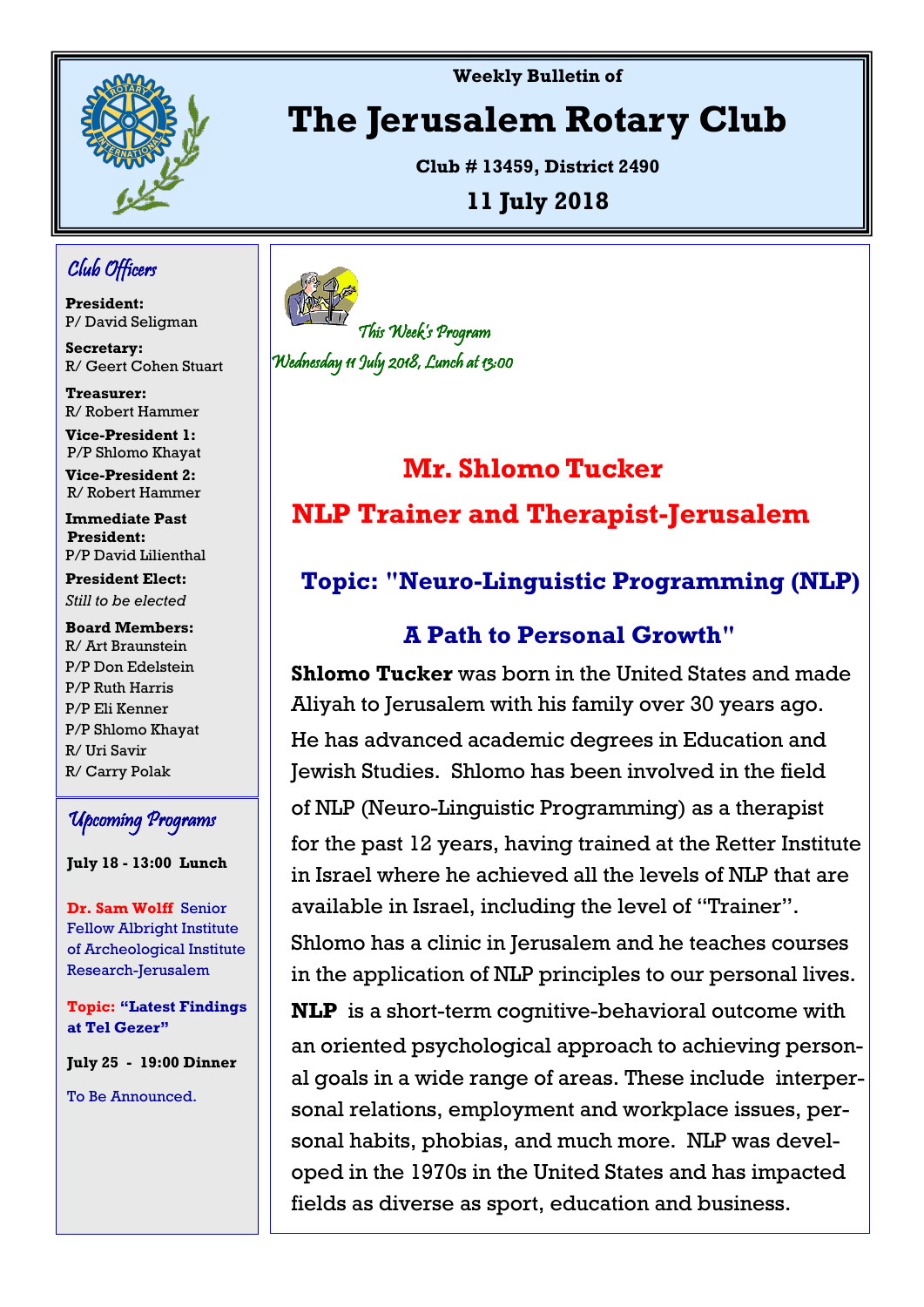### **Exchange Announcement**:

This year **RYLA** (Rotary Youth Leadership Award) will consist of an exchange between Israel and Croatia. The visit to Croatia will be from 14 to 21 of October,2018. Twelve youngsters between the age of 16 and 21 can participate. More information and application forms are on the website. Application date and deadline is 20 July, 2018.



## **The President's Corner**

A fresh Rotary Year, 2018-2019, begins as we celebrate our 90<sup>th</sup> Anniversary. Happy Birthday to our club, the Jerusalem Rotary Club, as we look forward to a year of growth, activity and rejuvenation. For this to happen and not just be empty words, we will all need to participate with enthusiasm to achieve our objectives of recruiting more members, to identify and implement community projects, help our foundation grow and to raise our profile so that the world outside becomes aware of what we do and who we are.

While all this is important we must not lose sight of fellowship, interactions with other clubs in the Eshkol and the District and to enjoy ourselves with events and outings that have been so popular in the past.

Keep in mind our own anniversary celebrations as well as those of the District. Together with us, the first Rotary club in Palestine/Israel, the District also celebrates its 90th Anniversary.

The year should be fun as well as one of achievement and I hope that you will all join me In making this happen.

*David Seligman President 2018-19*

We were asked to provide the district with the date of birth

(Month/Day/Year ) of the members of Rotary Club, Jerusalem.

Within the coming weeks, I'll distribute a list of date of birth (DOB) in order to fill it out.

R/ Geert Cohen Stuart